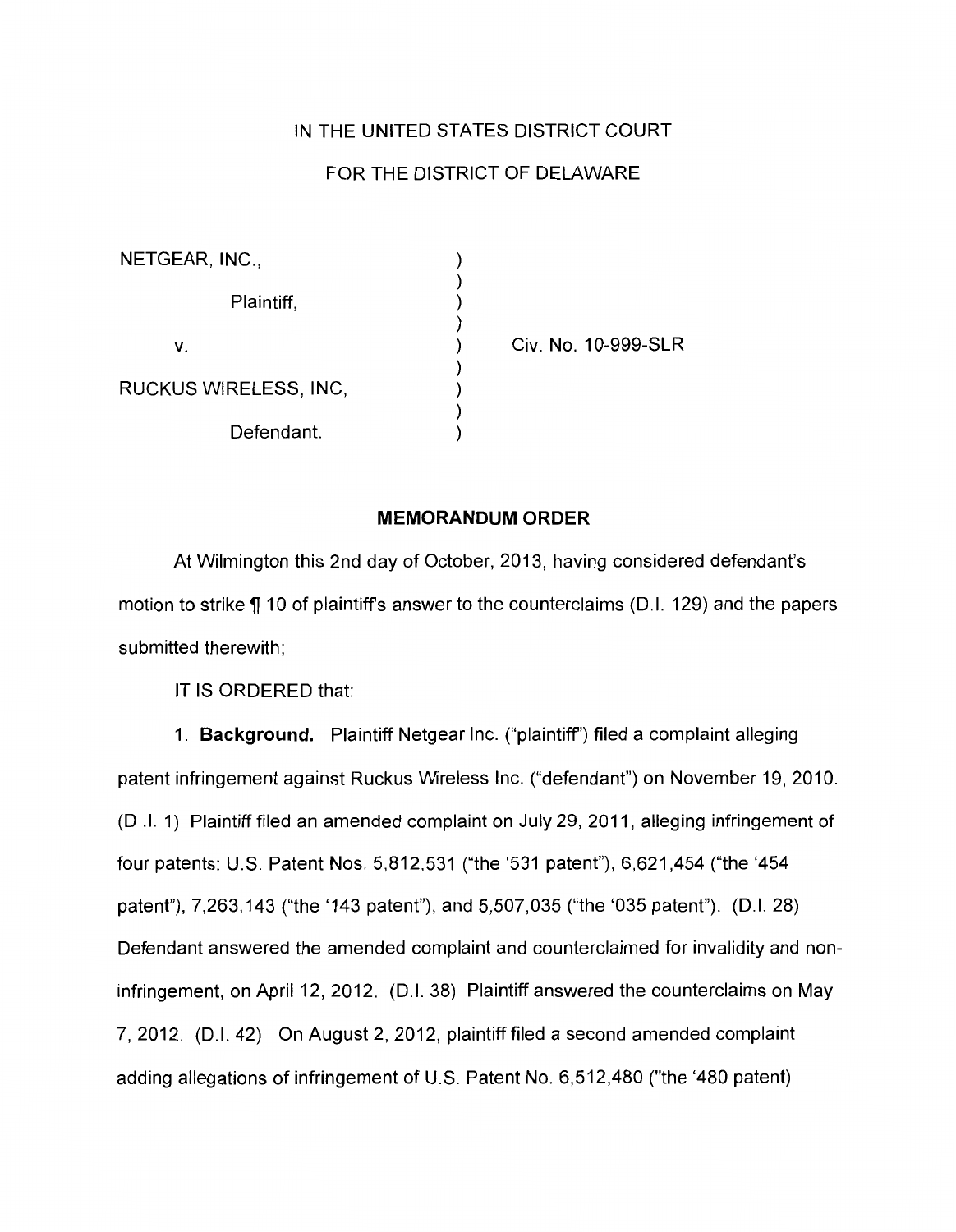(collectively with the '531, '454, '143, '035 patents, the "patents-in-suit").  $(D.I. 61)$  On March, 28, 2013, defendant answered the second amended complaint and counterclaimed for invalidity and non-infringement. (D.I. 116) On April 15, 2013, plaintiff answered the counterclaims. (D.I. 118) The court has jurisdiction over this matter pursuant to 28 U.S.C. §§ 1331 and 1338(a).

2. Plaintiff is a Delaware corporation with a principal place of business in San Jose, California. (D.I. 61 at  $\P$  2) Plaintiff owns the patents-in-suit, including the rights to sue and recover for infringement. (Id. at  $\P\P$  $[9, 17, 25, 32, 41)$  Defendant is a Delaware corporation with a principal place of business in Sunnyvale, California. (D.I. 116 at  $\P$  8) Defendant designs, manufactures, and markets wireless local area network (WLAN) systems and products throughout the United States and the world. (ld. at 9)

3. **Standard.** Pursuant to Rule 12(f) of the Federal Rules of Civil Procedure, "[t]he court may strike from a pleading an insufficient defense or any redundant, immaterial, impertinent, or scandalous matter." Fed. R. Civ. P. 12(f). "A decision to grant or deny a motion to strike a pleading is vested in the trial court's discretion." Simmons v. Nationwide Mut. Fire Ins. Co., 788 F. Supp. 2d 404, 407 (W.O. Pa. 2011) (citing Snare & Triest v. Friedman, 169 F. 1, 6 (3d Cir. 1909); BJC Health System v. Columbia Cas. Co., 478 F.3d 908, 917 (8th Cir. 2007)). "When ruling on a motion to strike, the [c]ourt must construe all facts in favor of the nonmoving party and deny the motion if the defense is sufficient under law." Symbol Techs., Inc. v. Aruba Networks, Inc., 609 F. Supp. 2d 353, 356 (D. Del. 2009) (internal quotations and citations omitted).

2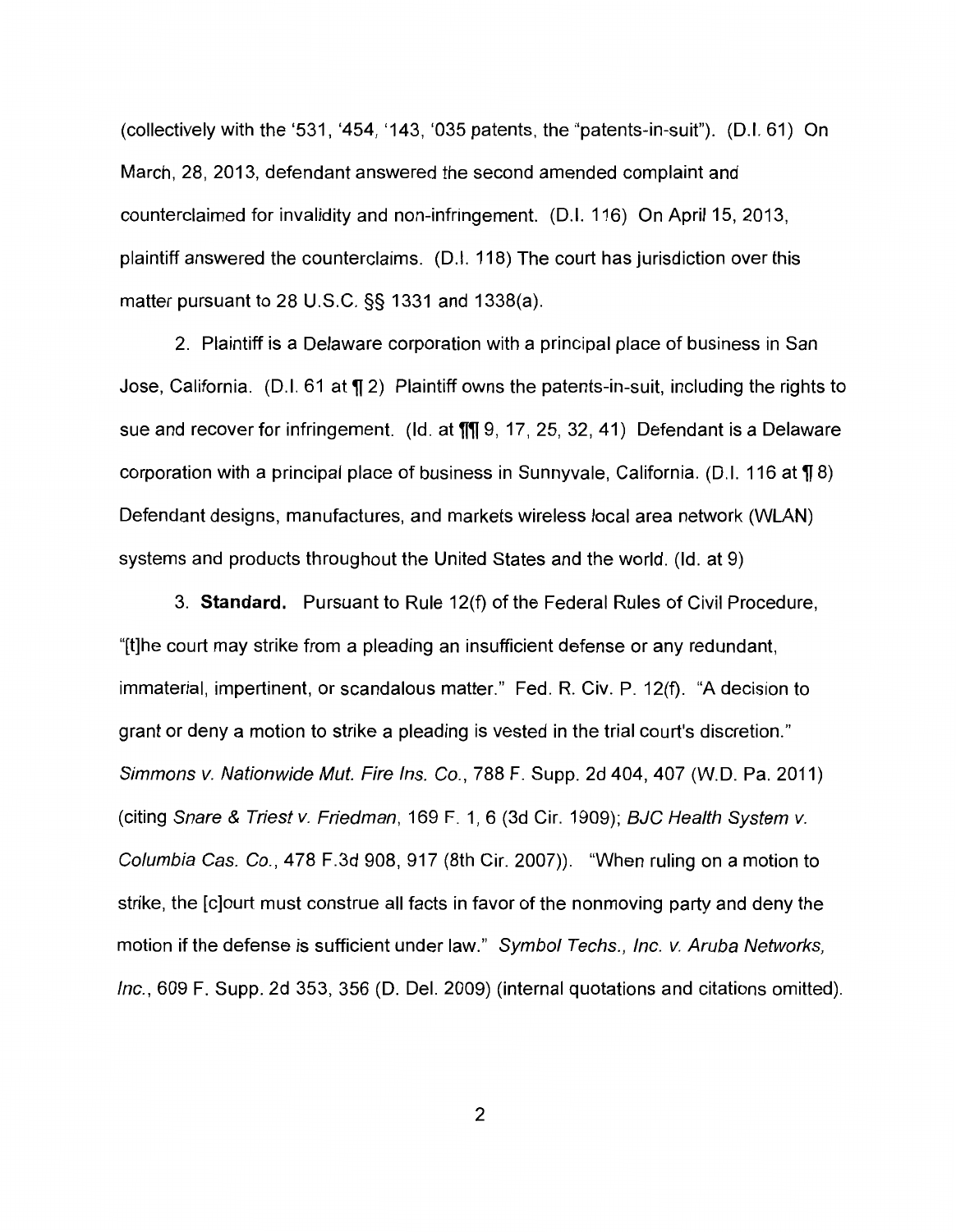4. "As a general matter, motions to strike under Rule 12(f) are disfavored." Fesnak & Assocs., LLP v. U.S. Bank Nat'/ Ass'n, 722 F. Supp. 2d 496, 502 (D. Del. 2010). "The purpose of a motion to strike is to clean up the pleadings, streamline litigation, and avoid unnecessary forays into immaterial matters." Mclnerney v. Moyer Lumber and Hardware, Inc., 244 F. Supp. 2d 393, 402 (E. D. Pa. 2002) (citing Gar/anger v. Verbeke, 223 F. Supp. 2d 596, 609 (D. N.J. 2002)). "[E]ven where the challenged material is redundant, immaterial, impertinent, or scandalous, a motion to strike should not be granted unless the presence of the surplusage will prejudice the adverse party." Symbol Techs., Inc. v. Aruba Networks, Inc., 609 F. Supp. 2d 353, 359 (D. Del. 2009) (internal quotations omitted). '"Immaterial matter is that which has no essential or important relationship to the claim for relief or the defenses being pleaded."" Delaware Health Care, Inc. v. MCD Holding Co., 893 F. Supp. 1279, 1291-1292 (D. Del. 1995) (quoting 5A Charles A. Wright & Arthur R. Miller, Federal Practice and Procedure§ 1382, at 706-07 (2d ed.1990)). '"Impertinent matter consists of statements that do not pertain, and are not necessary, to the issues in question."' */d.* at 1292.

5. **Discussion.** Defendant's counterclaim contains a description of the parties and recites:

> 9. Ruckus designs, manufactures, and markets Smart Wi-Fi products and Smart Wireless LAN systems. Ruckus sells Smart Wi-Fi products and Smart Wireless LAN systems (i.e., Smart Wi-Fi Technology) throughout the United States and the world.

10. Smart Wi-Fi Technology uses an intelligent, high-gain directional antenna system and quality of service technologies to extend the range of Wi-Fi signals and automatically adapt to environmental changes.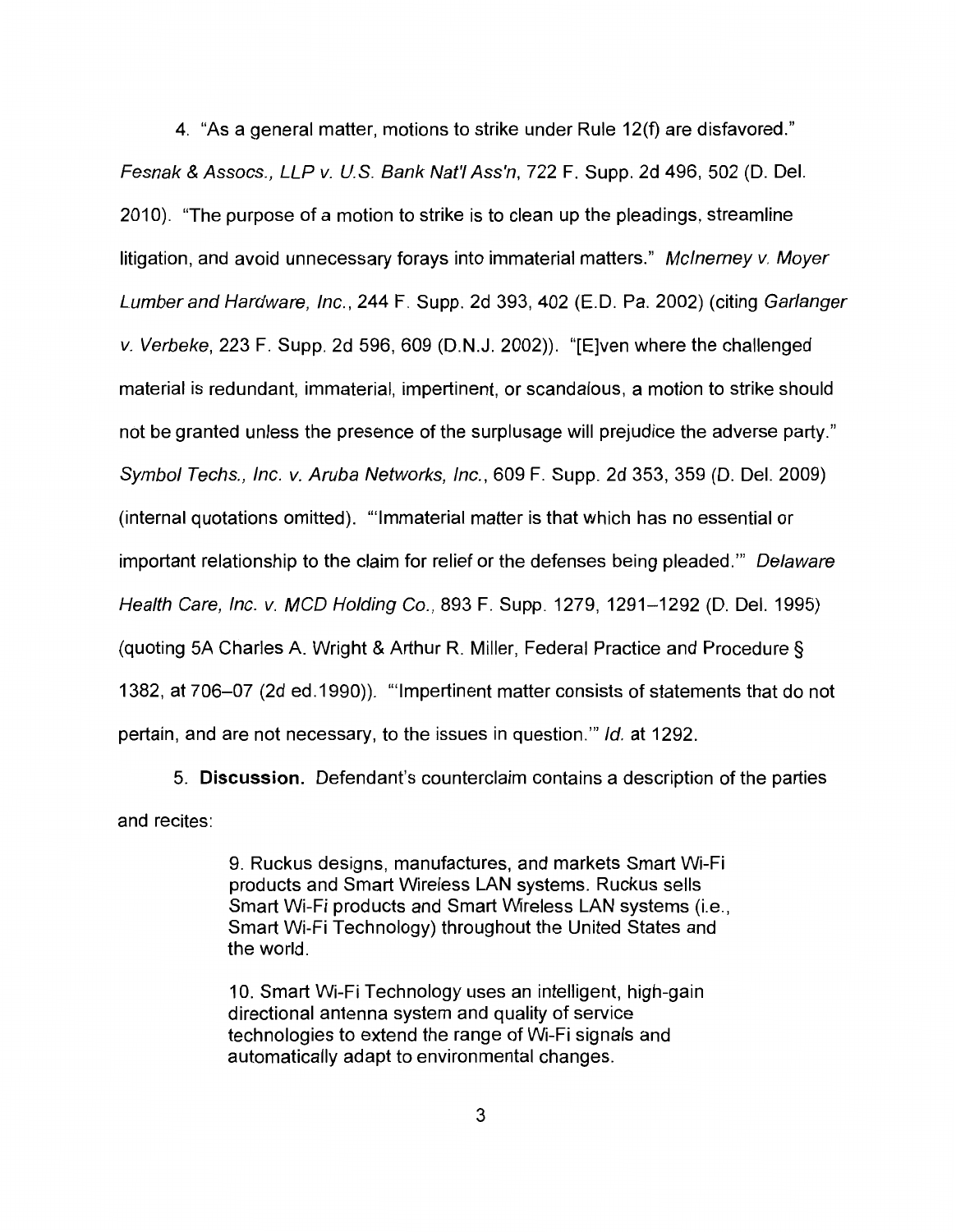6. Plaintiff responded to  $\P$  10 with a litany of "admissions" which go far beyond

defendant's description of "Smart Wi-Fi Technology:"

10. NET GEAR admits that Ruckus uses terminology such as "Smart Wi-Fi" to describe its products. NETGEAR admits that Ruckus's accused products include directional antenna systems that are intelligently directed to adapt to periodic interference. NETGEAR further admits that Ruckus's accused products include antenna beam selection and adaptive polarization diversity techniques which direct changes responsive to monitoring RF data transmission frequencies, having a plurality of polarizations, for optimal conditions for RF data transmissions. NETGEAR also admits that Ruckus's accused products include a statistically directed automatic gain control circuit for directing receiver gain to mitigate effects of certain RF interference. NETGEAR admits that Ruckus's accused products include antenna diversity techniques at both ends of the links between different access points ("APs"}, for example, including antenna diversity at root wireless APs (base stations) and associated wireless APs (mobile stations). NETGEAR admits that Ruckus has explained, for example, that its wireless products and systems implement a "Wi-Fi Smart Antenna implementation" which "enables consistent high performance multimedia support by continuously ranking the antenna configurations for each receiving device and reconfiguring itself in real-time to bypass interference and physical barriers. Highly sensitive antenna elements provide 9dBi of antenna gain, 17dB of interference rejection and offer the industry's most sensitive Wi-Fi receiving capabilities (up to -98dBm)." NETGEAR further admits that Ruckus has explained, for example, that its "smart antenna is controlled by expert system software that automatically reconfigures the antenna array on a per packet basis, selecting the best performing and highest quality signal path and optimum data rate for each receiving device." Except as admitted herein, in light of the generic nature of Ruckus' allegations, NETGEAR lacks knowledge or information sufficient to admit or deny the remaining allegations in this paragraph.

(D.I. 118 at  $\P(10)$ 

7. Plaintiff's answer includes material that was the subject of motions for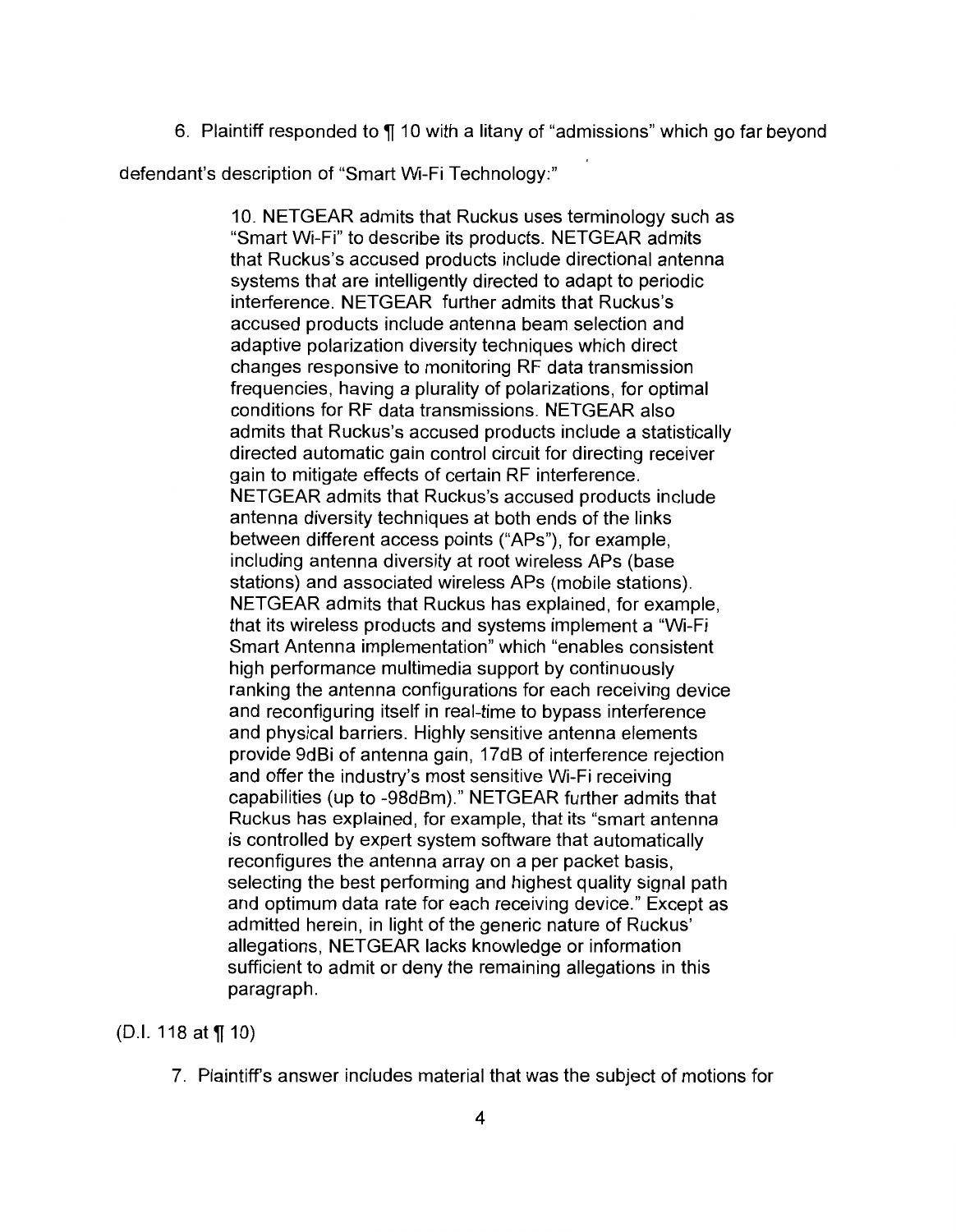summary judgment and claim construction. For instance, although the parties disagreed over whether the term "optimal conditions" for RF data transmissions disclosed in claim 1 of the '480 patent could be construed, plaintiff asserted that defendant's "accused products ... include antenna beam selection ... which direct changes ... for optimal conditions for RF data transmissions." The parties also argued over whether the '454 patent (directed to mitigating interference by gathering statistical information about the duration and timing of the interference) is valid and/or infringed, yet plaintiff "admit[ted] that [defendant's] accused products include a statistically directed automatic gain control circuit for directing receiver gain to mitigate effects of certain RF interference."1

8. Rule 8(b) calls for a party to "admit or deny the allegations asserted against it by an opposing party." Fed. R. Civ. P. 8(b)(1 )(B). Plaintiff cannot legitimately argue that the material contained in  $\P$  10 is not improper and goes far beyond the scope of defendant's allegation. Plaintiff's "admissions" contain issues of material fact over which the parties' experts disagree. To allow plaintiff's answer to stand as written would cause prejudice to defendant by misrepresenting the record. Plaintiff remains free to present its evidence and arguments at trial, consistent with the court's summary judgment decision.

9. **Conclusion.** Based on the foregoing, defendant's motion to strike  $\P$  10 of

<sup>1</sup> Piaintiff also "quoted [defendant's] own documents where [defendant] itself described the Smart Wi-Fi technology," but did not cite the documents in either its answer to the counterclaims or answering brief. (0.1. 146 at 4)